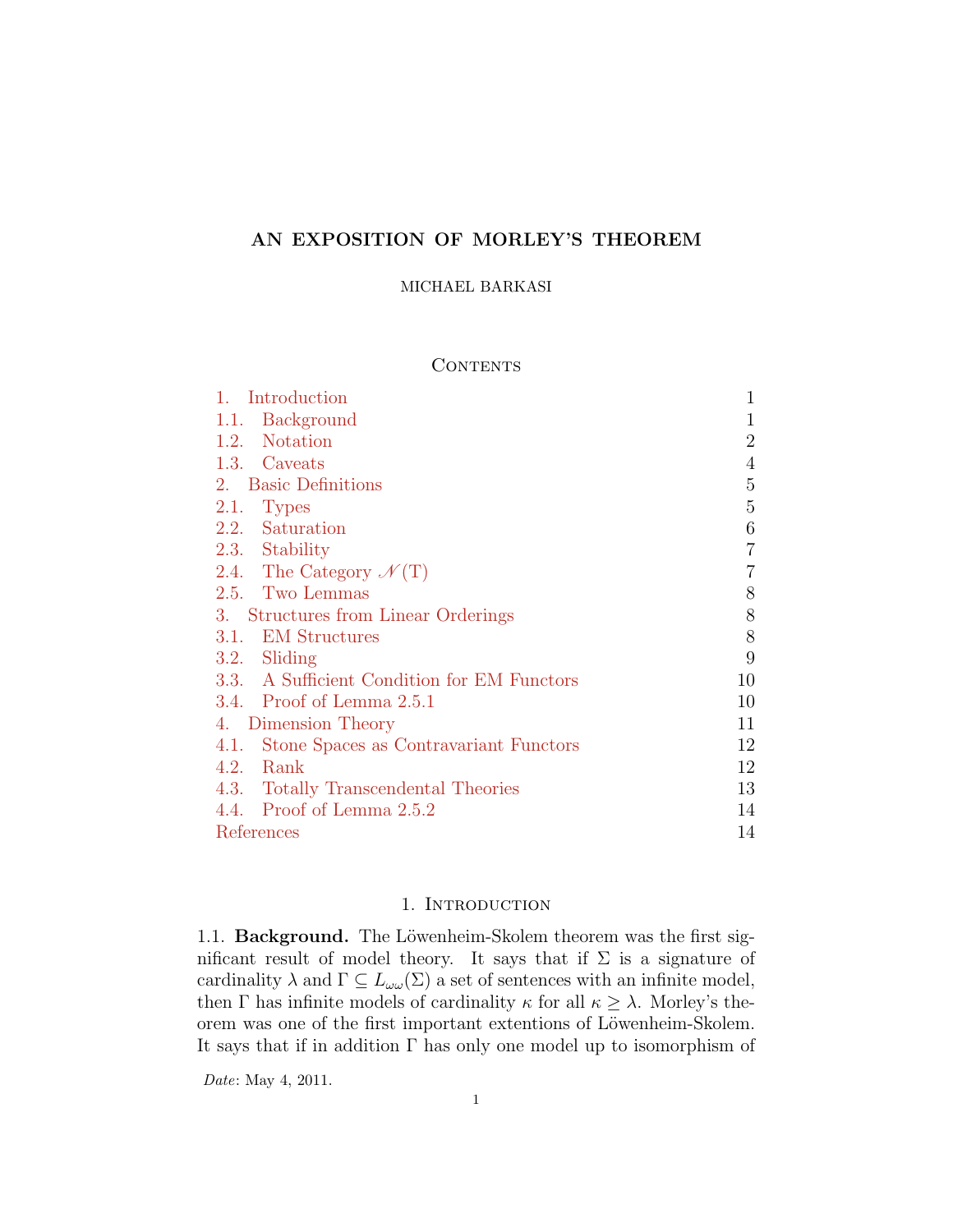cardinality  $\lambda$  for some uncountable  $\lambda$ , then it has only one model up to isomorphism for all uncountable  $\lambda$ . The classical example of such a set Γ is the axioms for algebraically closed fields where we also include a sentence fixing the characteristic of the field. It is well known that the algebraic closure of a field is unique up to isomorphism.[[Lan02,](#page-14-0) Theorem V.2.8, Corollary V.2.9] It turns out, in addition, that for each integer *n* there is, up to isomorphism, only one algebraically closed field of cardinality  $\lambda$  with Char = *n*, for all uncountable  $\lambda$ .

Michael Morley's seminal 1965 paper[[Mor65\]](#page-14-1) is still easy to read and accessible. But, some of Morley's most important concepts—those for *type* and *rank*—do not take the form one will find in a modern text on model theory. Furthermore, because the theorem requires a lot of theoretical tools to prove, modern texts often have the pieces of the proof scattered throughout various chapters. My goal here is to present a compact treatment of the proof that gives the big picture and connects the definitions Morley used with the more usual ones given in contemporary literature.

<span id="page-1-0"></span>1.2. **Notation.** Ordinals are thought of as von Neumann ordinals, i.e. sets of all preceding ordinals. Arbitrary ordinals are denoted by  $\kappa, \lambda, \delta$ , etc, while  $\omega_0$ , or usually just  $\omega$ , denotes the ordinal containing all finite ordinals. Cardinal numbers are identified with the smallest ordinal of that cardinality, i.e. using the usual notation for ordinals,  $\aleph_i = \omega_i$ <sup>[1](#page-1-1)</sup> Finite ordinals—natural numbers—are denoted by  $m, n$ , etc.  $x = \infty$ means  $x = \lambda$  for all ordinals  $\lambda$ . The terms 'tuple' and 'sequence' are used interchangebly. We often aberivate finite tuples  $x_1, \ldots, x_n$  and infinite tuples  $(x_i)_{i \leq \kappa}$  by  $\bar{x}$ . The powerset of a set X is denoted  $\mathcal{P}(X)$ , while the cardinality of *X* is denoted by  $\#X$ , e.g.  $\#N = \aleph_0$ . A quirk of our convention of identifying cardinal numbers with ordinals is that  $\#\omega = \omega$ , or in general  $\#\omega_i = \omega_i$ . I use the word 'set' as many would use the word 'class,' but try to avoid contexts where this is problematic.<sup>[2](#page-1-2)</sup>

Calligraphic uppercase letters *A, B,* etc will denote structures. The signature of a structure  $\mathcal{A}$ , written  $\sigma(\mathcal{A})$ , is the set of function, relation and constant symbols naming the functions, relations and constants of *A*. If *A* is a  $\Sigma$ -structure, i.e.  $\sigma(A) = \Sigma$ , and *F*, *R*, and *c* are respectively function, relation and constant symbols of  $\Sigma$ , then  $F^{\mathcal{A}}, R^{\mathcal{A}},$  and  $c^{\mathcal{A}}$  are respectively the function, relation and constant of *A* named by them.

<span id="page-1-1"></span><sup>&</sup>lt;sup>1</sup>The index  $i$  here, of course, ranges over all ordinals: i.e. by the Axiom of Choice, there's no reason we can't well-order the cardinal numbers, so writing  $\aleph_{\kappa}$  for some ordinal  $\kappa$  makes sense.

<span id="page-1-2"></span><sup>2</sup>Foundational issues regarding the sizes of collections or other paradoxes of set theory are not relevant to Morley's theorem.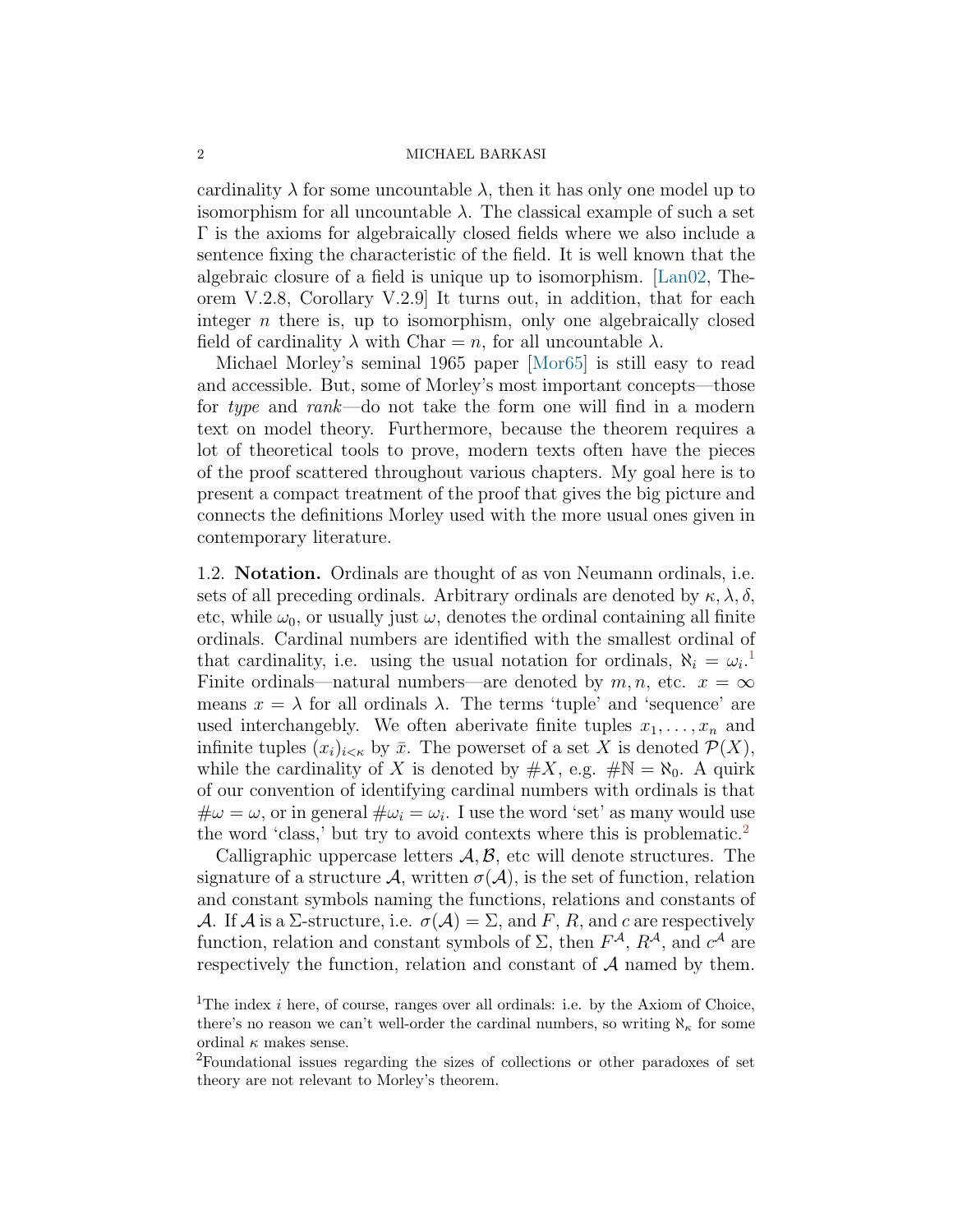If *A* is a substructure of *B* we write  $A \leq B$ . If *A* is a structure,  $|A|$  is the domain of  $\mathcal{A}$ <sup>[3](#page-2-0)</sup> If  $X \subseteq |\mathcal{A}|$ ,  $\langle X \rangle$  is the substructure of  $\mathcal{A}$  generated by  $X^4$  $X^4$ 

If  $\Sigma$  is a signture,  $L_{\omega\omega}(\Sigma)$  is the first-order language of  $\Sigma$ <sup>[5](#page-2-2)</sup> If  $\Gamma$  is a set of formula,  $\sigma(\Gamma)$  is the signature of  $\Gamma$ , i.e. the set of function, relation and constant terms appearing in the formulas of Γ. (When  $\Gamma = {\varphi}$  for some single formula  $\varphi$ , we write  $\sigma(\varphi)$ .) If t is a term of  $L_{\omega\omega}(\Sigma)$  containing variables  $x_1, \ldots, x_n$ , it is written  $t(x_1, \ldots, x_n)$ . Let  $t(\bar{x})$  be a term of  $L_{\omega\omega}(\Sigma)$  and  $\Sigma \subseteq \sigma(\mathcal{A})$ , if  $\bar{a}$  is a tuple of elements of *A* at least as long as  $\bar{x}$ , then  $t^{\mathcal{A}}(\bar{a})$  is the element named by  $t(\bar{x})$  when *a*<sup>*i*</sup> is substituted for *x*<sup>*i*</sup>. If  $\varphi$  is a formula of  $L_{\omega \omega}(\Sigma)$  whose free variables are among  $x_1, \ldots, x_n$ , it is written  $\varphi(x_1, \ldots, x_n)$ . Let  $\varphi(\bar{x}) \in L_{\omega \omega}(\Sigma)$ and  $\Sigma \subseteq \sigma(\mathcal{A})$ , if  $\bar{a}$  is a tuple of elements of  $\mathcal{A}$  at least as long as  $\bar{x}$  and *A* satisfies  $\varphi(\bar{x})$  when  $a_i$  is substituted for  $x_i$ , we write  $\mathcal{A} \models \varphi(\bar{a})$ . If  $\varphi$  is a sentence, i.e. a formula without free variables, we simply write  $\mathcal{A} \models \varphi$  when *A* satifies  $\varphi$ ; by definition, if  $\varphi$  is a sentence and  $\mathcal{A} \models \varphi$ , then  $A \models \varphi(\bar{a})$  for all  $\bar{a}$ .

Given structures *A* and *B* such that  $\sigma(A) = \sigma(B)$  and a signature  $Σ ⊆ σ(A)$ , a function  $f : |A| → |B|$  is a Σ-homomorphism if it preserves all the functions, relations and constants of  $A$  named by  $\Sigma$ .<sup>[6](#page-2-3)</sup> A Σ-embedding is an injective Σ-homomorphism such that *f <sup>−</sup>*<sup>1</sup> preserves all the relations of *B* named by  $\Sigma$ .<sup>[7](#page-2-4)</sup> A  $\Sigma$ -isomorphism is a surjective  $\Sigma$ embedding. When  $\Sigma = \sigma(\mathcal{A})$  and  $f : |\mathcal{A}| \to |\mathcal{B}|$  is a  $\Sigma$ -homomorphism (resp. Σ-embedding) we simply call it a homomorphism (resp. embedding) and write  $f : \mathcal{A} \to \mathcal{B}$  (resp.  $f : \mathcal{A} \to \mathcal{B}$ ).

If  $A \models \varphi$  we say that *A* is a model of the sentence  $\varphi$ . The set of all models of a sentence  $\varphi$  is  $Mod(\varphi)$ . If  $\Gamma$  is a set of sentences,  $Mod(\Gamma) = \bigcap_{\gamma \in \Gamma} Mod(\gamma)$ . We define  $\Gamma \models \varphi$  if and only if  $Mod(\Gamma) \subseteq$ Mod( $\varphi$ ). Two sentences  $\varphi, \psi$  are equivalent if Mod( $\varphi$ ) = Mod( $\psi$ ).<sup>[8](#page-2-5)</sup>

<span id="page-2-4"></span> ${}^{7}$ That is,  $\bar{b} \in R^{\mathcal{B}} \Rightarrow f^{-1}(\bar{b}) \in R^{\mathcal{A}}$ .

<span id="page-2-5"></span><sup>8</sup>Note that this definition is independent of the signatures involved, so long as Mod(*φ*) is defined as all the Σ-structures satisfying *φ* for  $\Sigma \supseteq \sigma(\varphi)$ .

<span id="page-2-0"></span><sup>&</sup>lt;sup>3</sup>As is made precise below, for any signature  $\Sigma$ ,  $|\cdot|$  can be thought of as the forgetful functor from the category of Σ-structures to **Set**.

<span id="page-2-1"></span><sup>&</sup>lt;sup>4</sup>Of course, if  $X \subseteq |\mathcal{A}|$  we could consider the sub- $\Sigma$ -structure of  $\mathcal A$  generated by *X* for any  $\Sigma \subseteq \sigma(\mathcal{A})$ , but by substructure of  $\mathcal{A}$  we shall always mean sub- $\sigma(\mathcal{A})$ structure.

<span id="page-2-3"></span><span id="page-2-2"></span><sup>&</sup>lt;sup>5</sup>In infinitary logic,  $L_{\kappa\lambda}(\Sigma)$  is the language generated on  $\Sigma$  with at most  $\lt \kappa$  variables quantified over and at most  $\langle \lambda \rangle$  formulas joined in conjunctions/disjunctions. <sup>6</sup>That is, if (i)  $f(F^{\mathcal{A}}(\bar{a})) = F^{\mathcal{B}}(f(\bar{a}))$ , (ii)  $\bar{a} \in R^{\mathcal{A}} \Rightarrow f(\bar{a}) \in R^{\mathcal{B}}$ , and (iii)  $f(c^{\mathcal{A}}) =$  $c^{\mathcal{B}}$ .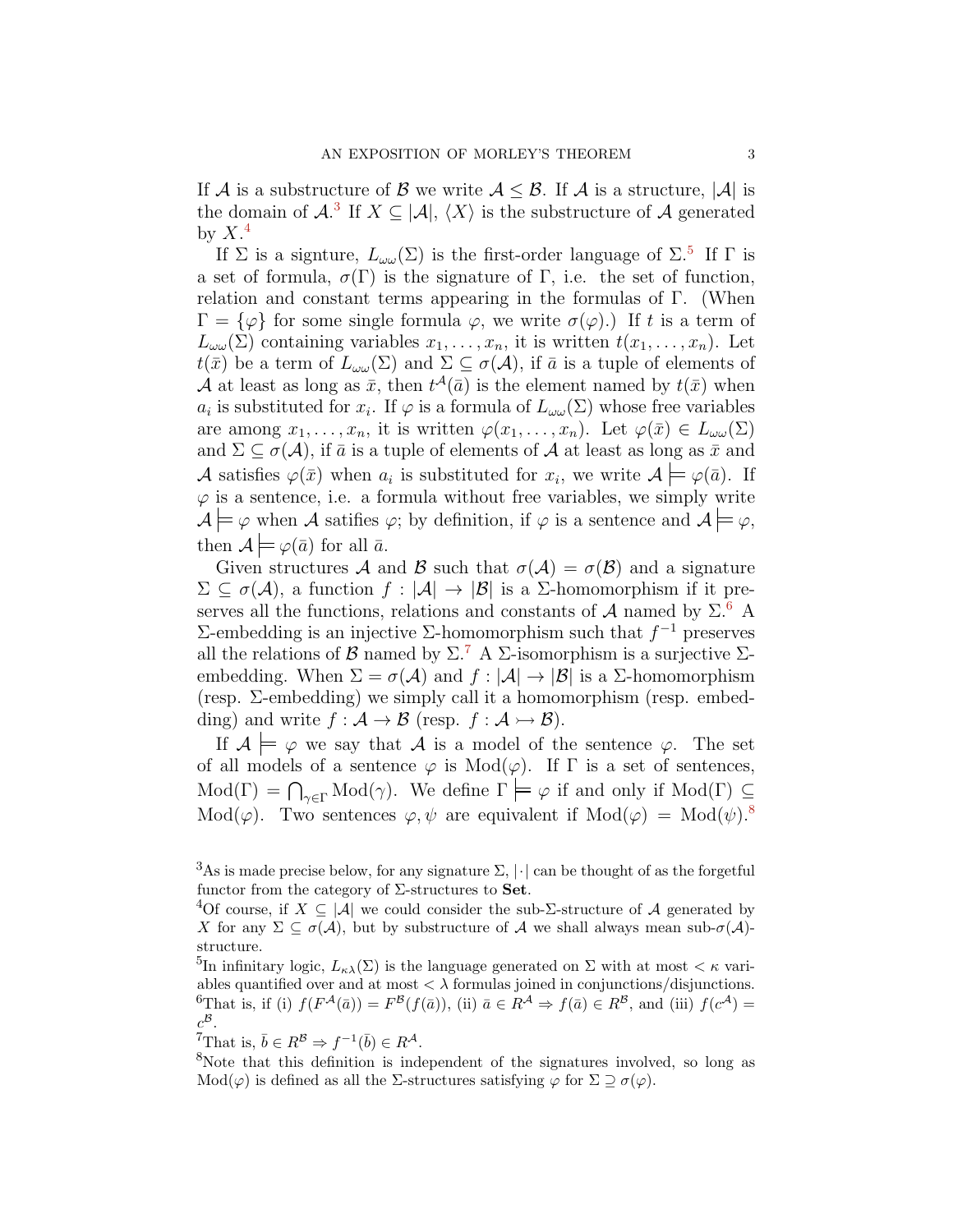Two formula  $\varphi, \psi$  are equivalent modulo  $\Gamma$  for some set of sentences  $Γ$  if  $Γ$   $\vdash$   $\forall \bar{x}$ ( $\varphi \leftrightarrow \psi$ ). The equivalence class of  $\varphi$  modulo Γ is written  $[\varphi]_{\Gamma}$ . The set of sentences  $\varphi \in L_{\omega}(\Sigma)$  satisfied by some structure A such that  $\Sigma \subset \sigma(\mathcal{A})$  is denoted Th $(\Sigma, \mathcal{A})$ . Two structures  $\mathcal{A}, \mathcal{B}$  such that  $\sigma(\mathcal{A}) = \sigma(\mathcal{B})$  are (first-order)  $\Sigma$ -equivalent, where  $\Sigma \subseteq \sigma(\mathcal{A})$ , written  $\mathcal{A} \equiv_{\Sigma} \mathcal{B}$ , if Th $(\Sigma, \mathcal{A}) = \text{Th}(\Sigma, \mathcal{B})$ ;  $\mathcal{A} \equiv \mathcal{B}$  means they are  $\sigma(\mathcal{A})$ equivalent. If *A*, *B* are such that  $\sigma(A) = \sigma(B)$  and are *Σ*-isomorphic for some  $\Sigma \subseteq \sigma(\mathcal{A})$ , we write  $\mathcal{A} \cong_{\Sigma} \mathcal{B}$ ;  $\mathcal{A} \cong \mathcal{B}$  means  $\mathcal{A} \cong_{\sigma(\mathcal{A})} \mathcal{B}$ .

Given a  $\Sigma$ -structure  $\mathcal A$  and two sets  $B, C$  indexed into tuples  $b, \bar c$ by the same index set *I* where  $B \subseteq |A|$ , then the *C* expansion of  $\Sigma$ , written  $\Sigma(C)$  or  $\Sigma(\bar{c})$ , is the signature got by adding the elements of *C* as constant symbols to Σ. The *B* expansion of *A*, denoted  $(A; \bar{b})$  or  $(A; B)$ , is A viewed as a  $\Sigma(C)$ -structure by setting  $c_i^{(A;B)} = b_i$ .<sup>[9](#page-3-1)</sup> Let *A*, *B* be structures such that  $\sigma(\mathcal{B}) = \sigma(\mathcal{A})$  and  $|\mathcal{A}| \subset |\mathcal{B}|$ , then *B* is an elementary extension of  $A$ , or  $A$  is an elementary substructure of  $B$ , written  $A \preccurlyeq B$ , if the inclusion map  $i : |A| \hookrightarrow |B|$  preserves all formula, i.e. for all  $\varphi \in L_{\omega \omega}(\sigma(\mathcal{A}))$ ,  $\bar{a}$  a tuple of elements from  $\mathcal{A}, \mathcal{A} \models \varphi(\bar{a})$ if and only if  $\mathcal{B} \models \varphi(i(\bar{a}))$ . Let  $\varphi(x_1, \ldots, x_n) \in L_{\omega}(\Sigma)$  and A be a structure such that  $\Sigma \subseteq \sigma(\mathcal{A})$ , then  $\varphi(x_1, \ldots, x_n)$  defines a set of tuples of elements of *A*, i.e. the set  $\{(a_1, \ldots, a_n) \in |A|^n : A \models \varphi(a_1, \ldots, a_n)\}.$ The relation defined by some formula  $\varphi(\bar{x})$  in *A* is denoted  $\varphi(\mathcal{A}^n)$ . Further, we say that a relation is definable with parameters from some subset  $A \subseteq |A|$  if it is  $\varphi(A^n, \bar{a})$  for some formula  $\varphi(\bar{x}, \bar{y})$  and elements  $\bar{a}$  from  $\bar{A}$ .

Finally, a set  $\Gamma$  of sentences is called a theory if it is consistent, i.e. if  $Mod(\Gamma) \neq \emptyset$ . A theory T is complete if any two of its models are  $\sigma(T)$ -equivalent, or alternatively: T is complete if for all sentences  $\varphi \in L_{\omega}(\sigma(T))$ , either  $T \models \varphi$  or  $T \models \neg \varphi$ . A theory T is categorical if every model of T is  $\sigma(T)$ -isomorphic. T is  $\lambda$ -categorical if every infinite model of T of infinite cardinality  $\lambda$  is  $\Sigma$ -isomorphic. T is totally categorical if T is  $\lambda$ -categorical for every infinite  $\lambda$ . We can thus state Morley's theorem as follows:

**Theorem 1.2.1** (Morley's Theorem)**.** *Suppose T is a first-order theory such that*  $\sigma(T)$  *is countable and that it is*  $\lambda$ -*categorical for some*  $\lambda > \omega$ *, then T is*  $\lambda$ -*categorical for all*  $\lambda > \omega$ *.* 

<span id="page-3-0"></span>1.3. **Caveats.** This paper started as a term paper for a graduate level algebra course at Rice University. Overall the exposition is neither

<span id="page-3-1"></span><sup>&</sup>lt;sup>9</sup>Throughout this paper we will normally just let  $C = B$ , so the signature is expanded by adding the elements themselves as constant symbols.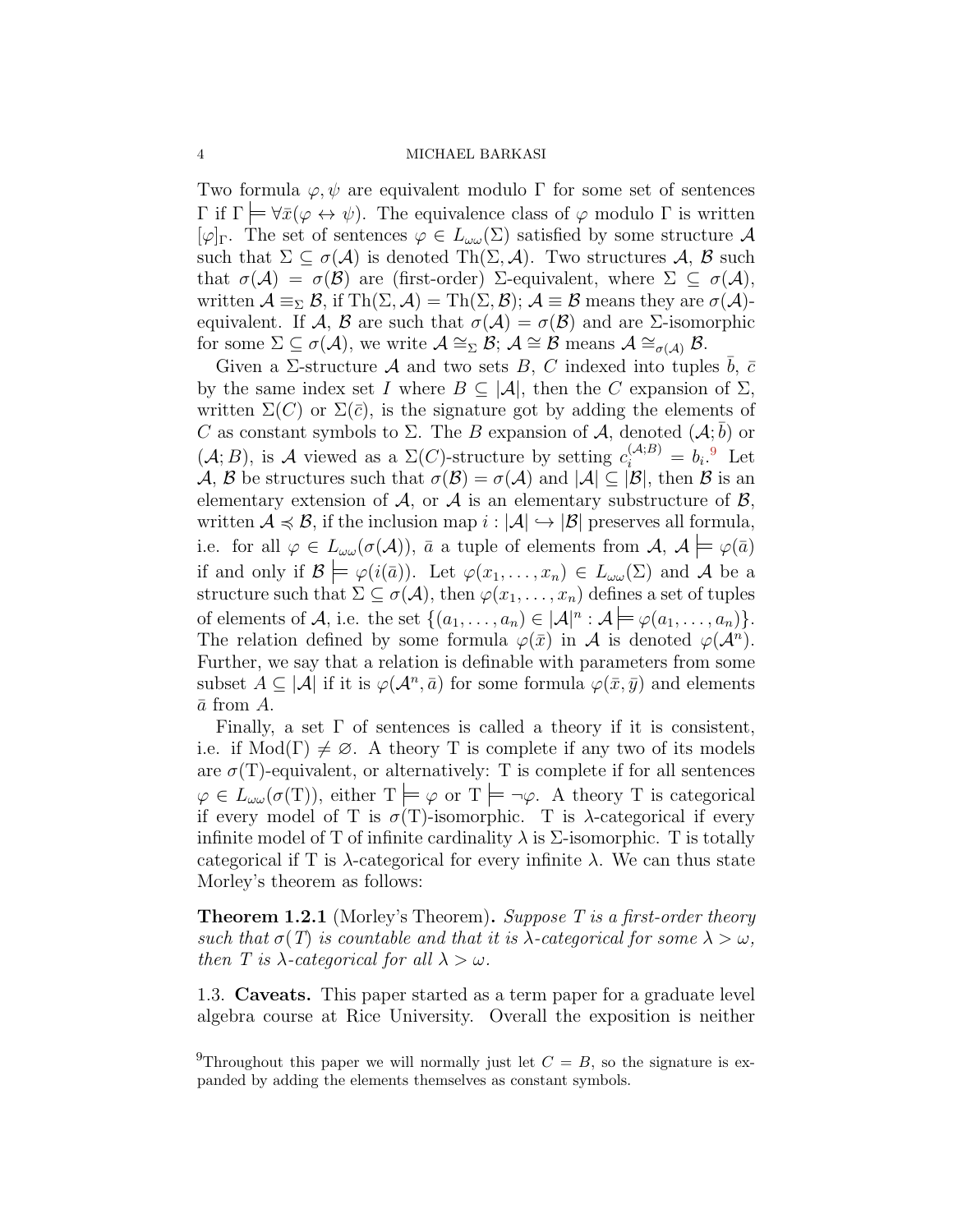rigorous nor complete, but hopefully it will be a good guide. Almost nothing of substance below is original to myself—that is, neither the definitions nor theorems originated with me—although I have written the proofs and prepared the presentation. I have drawn heavily from Morley's own work, Hodges's excellect text[[Hod97](#page-14-2)] and David Marker's article[[Mar00\]](#page-14-3), as well as several other cited sources.

Indeed, this paper is incomplete in two senses: first it assumes the reader knows the basics of model theory. One should be acquainted with all the concepts mentioned in the above remarks on notation. Second, I have not yet finished writing it. There are five or six proofs that still need to be written. Please email any comments, questions or criticism to mbark551@live.kutztown.edu.

### 2. Basic Definitions

<span id="page-4-0"></span>The proof of Morley's theorem will follow directly from three lemmas. The lemmas require defining the notions of type, saturation and stability. One will find more than a few different, but equivalent, definitions of a type in the literature.

<span id="page-4-1"></span>2.1. **Types.** Roughly, we can think of compete n-types as all the things true of a tuple in a structure that can be said with "parameters." [[Hod97](#page-14-2), 130] Let *A* be a  $\Sigma$ -structure,  $B \subseteq |A|$  the parameters,  $\bar{a}$  and *n*-tuple of elements from  $\mathcal A$  and  $\bar x$  an *n*-tuple of variables. Then:

<span id="page-4-2"></span>**Definition 2.1.1.**  $tp_{\mathcal{A}}(\bar{a}/B)$  is the set of all formula  $\varphi(\bar{x}) \in L_{\omega}(\Sigma(B))$ such that  $(A;B) \models \varphi(\bar{a})$ .

Now let  $F_n(\Sigma)$  be the set of formulas in  $L_{\omega\omega}(\Sigma)$  with no free variables other than  $x_1, \ldots, x_n$ . Note that if T is a theory and  $\Sigma \supseteq \sigma(T)$ ,  $B_n(\Sigma) = \{ [\varphi]_T : \varphi \in F_n(\Sigma) \}$  is a Boolean algebra where

$$
[\varphi]_T \cdot [\psi]_T := [\varphi \wedge \psi]_T
$$

$$
[\varphi]_T + [\psi]_T := [\varphi \vee \psi]_T
$$

$$
-[\varphi]_T := [\neg \varphi]_T
$$

$$
1 := [x_1 = x_1]_T
$$

$$
0 := [\neg x_1 = x_1]_T
$$

If  $\mathcal A$  is a  $\Sigma$ -structure, the set of all closed atomic formulas and negated closed atomic formulas of  $\Sigma(|A|)$  which are satisfied by A is called the *diagram* of  $A$  and denoted by  $D(A)$ .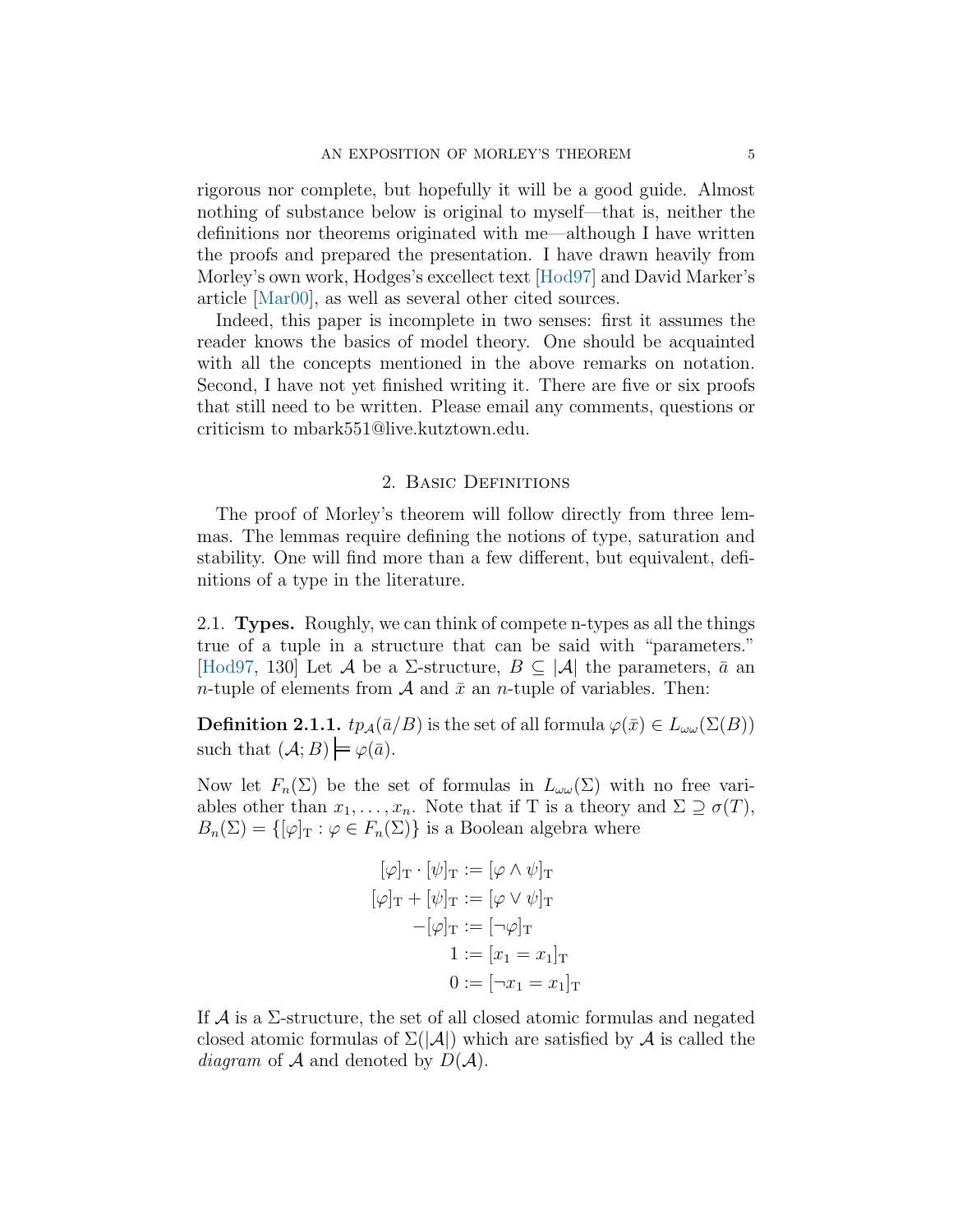<span id="page-5-2"></span>**Definition 2.1.2.** Let *A* be a  $\Sigma$ -structure,  $B \subseteq |A|$ . The following are equivalent and define a *n-type of A over*  $B^{10}$  $B^{10}$  $B^{10}$  Let  $p \subseteq F_n(\Sigma(B))$ .

- (1) for every finite subset  $p' \subseteq p$ , there exists an *n*-tuple  $\bar{a}$  of elements of *A* such that  $A \models \varphi(\bar{a})$  for all  $\varphi \in p'$ .
- (2)  $p \subseteq tp_{\mathcal{A}'}(\overline{a}/B)$  for some *n*-tuple  $\overline{a}$  of elements of  $\mathcal{A}', \mathcal{A} \preccurlyeq \mathcal{A}'$ .
- (3)  $[p]_T = \{ [\varphi]_T \in B_n(\Sigma(B)) : \varphi \in p \}$  is a filter of  $B_n(\Sigma(B))$ , for  $T = Th(\Sigma, \mathcal{A}) \cup D(\langle B \rangle)$

Note that  $p = tp_{\mathcal{A}'}(\bar{a}/B)$  if and only if  $[p]_T$  is an ultrafilter if and only if for all  $\varphi \in F_n(\Sigma(B))$ , either  $\varphi \in p$  or  $\neg \varphi \in p$ . If any of these hold we say that  $p$  is a *complete n-type of*  $A$  *over*  $B$ . We say the elements  $\bar{a}$  *realize* the complete n-type *p* if *p* ⊆ *tp*<sub>*A*</sub>( $\bar{a}/B$ ).

Let T, *B* and *A* be as in def. [2.1.2.](#page-5-2) Let  $S(B_n(\Sigma(B)))$  be the stone space of  $B_n(\Sigma(B))$ , i.e. the set of ultrafilters. Note that the subsets  $V_{\varphi} = \{x \in S(B_n(\Sigma(B))) : [\varphi]_T \in x\}$  for  $\varphi \in F_n(\Sigma(B))$  generate the Stone topology. Then if we write  $S_n(B/\mathcal{A})$  for the set of all complete *n*-types of *A* over *B* and let  $U_{\varphi} = \{p \in S_n(B/A) : \varphi \in p\}$  for each  $\varphi \in F_n(\Sigma(B))$ , we recover the Stone space and Stone topology in the obvious way:  $S(B_n(\Sigma(B))) = \{ [p]_T : p \in S_n(B/A) \}$  and  $V_\varphi = \{ [p]_T : p \in S_n(B/A) \}$  $p \in U_{\varphi}$ . For this reason we generally call  $S_n(B/\mathcal{A})$  the Stone Space as well.

<span id="page-5-0"></span>2.2. **Saturation.** An important property of structures is saturation, in fact the following elementry result shows that it's so important that Morley's theorem reduces to a statement about saturation. Informally, being *λ*-saturated means that anything that can be said with less then *λ* elements about an element of some elementary extension of *A* is true of some element in *A*. Given a Σ-structure *A*,

**Definition 2.2.1.** A structure  $\mathcal A$  is  $\lambda$ -*saturated* if and only if for every subset  $B \subseteq |A|$  of cardinality less than  $\lambda$ , all  $p \in S_1(B/A)$  are realized by elements of  $\mathcal A$ .  $\mathcal A$  is *saturated* if  $\mathcal A$  is  $\#\mathcal A$ -saturated.

**Lemma 2.2.2** ([[Hod97,](#page-14-2) Theorem 8.1.8]). *If*  $A \equiv \mathcal{B}$  *and*  $A$ *,*  $B$  *are of the same cardinality, then if*  $\mathcal{A}, \mathcal{B}$  *are both saturated, then*  $\mathcal{A} \cong \mathcal{B}$ *.* 

Given lemma [2.2.2](#page-5-2), proving Morley's theorem reduces to showing that if T is a complete  $\lambda$ -categorical theory for some  $\lambda > \omega$ , then every uncountable model of  $T$  is saturated. Note that if  $A$  is saturated then by induction we have that for all  $B \subseteq |\mathcal{A}|$  such that  $\#|B| < \#|\mathcal{A}|$ , all  $p \in S_n(B/\mathcal{A})$  are realized in  $\mathcal{A}$ , for all *n*.

<span id="page-5-1"></span> $10A$  proof that these three conditions are equivalent will be provided in a later draft. Note that (3) is used by Morley to define type, [\[Mor65](#page-14-1), 518] while Hodges uses (1). [\[Hod97\]](#page-14-2)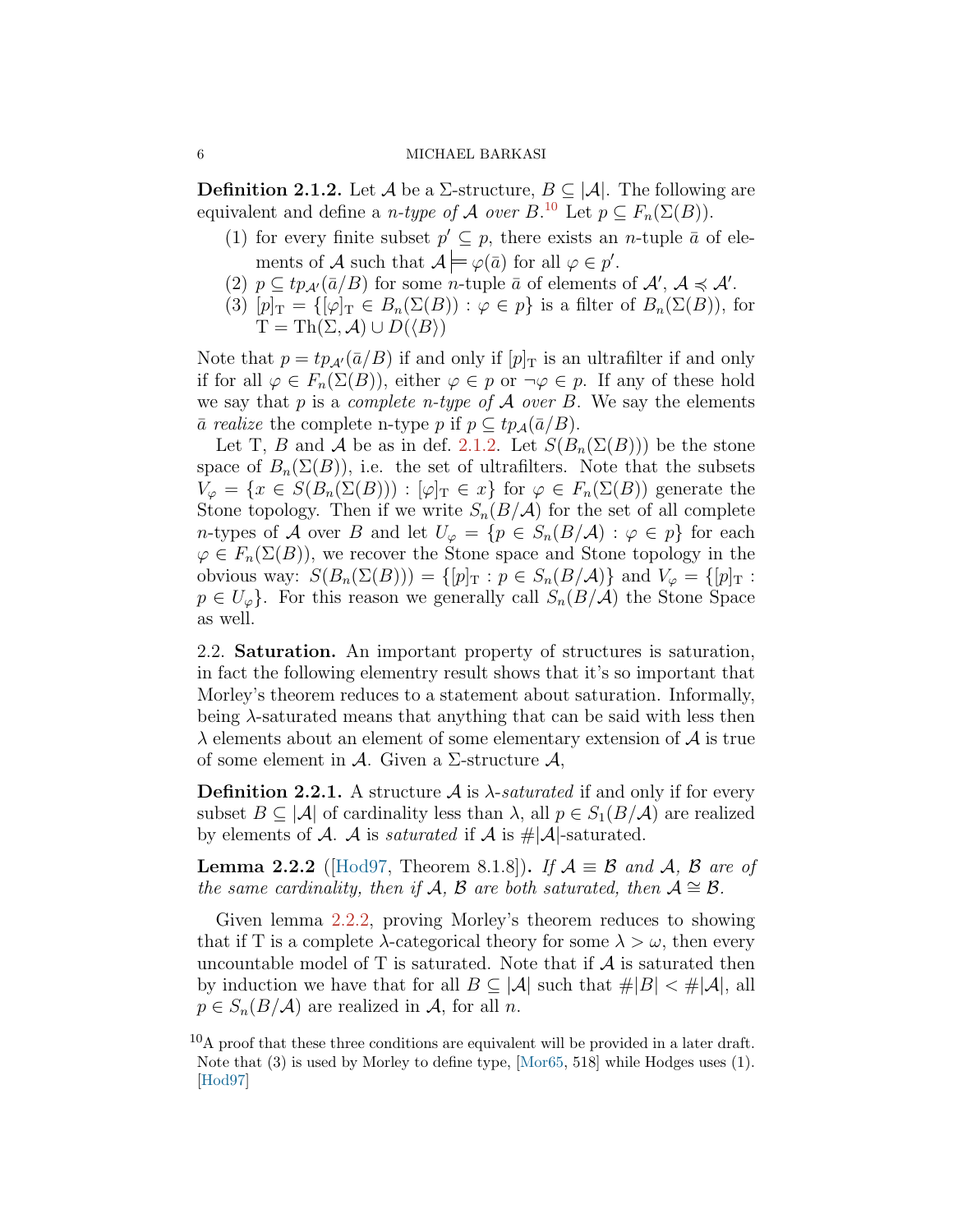<span id="page-6-0"></span>2.3. **Stability.** Given lemma [2.2.2,](#page-5-2) the proof of Morley's theorem follows immediately from two lemmas that will be given below. Before giving them we must define the notion of stability.

As Hodges describes, algebraists often think of algebraically closed fields as "big models" of the field axioms, in the sense that they generally like to think of fields as their images in their algebraic closure. If it weren't for set-theoretic paradoxes model theorists would like to talk about "big models" of any old complete theory T, in the sense that any model of T could be thought of as its image in the big model. [[Hod97](#page-14-2), 211-2] To borrow a phrase from Hodges, they draw in their horns though and settle for something less:

**Definition 2.3.1.** Given a signature  $\Sigma$ , a  $\Sigma$ -structure *A* is  $\lambda$ -*big* if and only if for every subset  $B \subseteq |\mathcal{A}|$  with cardinality less than  $\lambda$ ,  $(\mathcal{A}; B)$  is such that if  $\Sigma'$  is  $\Sigma(B)$  with relation symbol *R* added, *B* a  $\Sigma'$ -structure such that  $(A; \bar{b}) \equiv_{\Sigma(B)} B$ , then we can interpret *R* by a relation  $R^{(A;B)}$ making  $(A; B)$  a  $\Sigma'$ -structure so that  $(A; B) \equiv \mathcal{B}$ .

If *A* is  $\lambda$ -big, *B* another structure of cardinality less than  $\lambda$  and  $\mathcal{A} \equiv \mathcal{B}$ , then  $\mathcal{B} \preccurlyeq \mathcal{A}$ . [\[Hod97](#page-14-2), 212] In other words,  $\mathcal{A}$  is  $\lambda$ -big if we can view all equivalent structures smaller than  $\lambda$  as substructures of  $\mathcal{A}$ . As a fact I leave unproved, any algebraically closed field of infinite transcendence degree and characteristic *n* is  $\lambda$ -big. Hence it will be a "big" model" of the axioms for alegrabically closed fields with characteristic *n*. [\[Hod97](#page-14-2), 217] As should not be hard to imagine, being *λ*-big implies being *λ*-saturated. It follows that all uncountable algebraically closed fields are saturated. What makes being *λ*-big useful is that just like algebraic closures always exist, *λ*-big extensions of structures always exist. [\[Hod97](#page-14-2), Theorem 8.2.1]

The last important property is stability. Let T be a complete theory and let  $\vartheta$  be some very large cardinal that's possibly inaccessable. Let *M* be a *ϑ*-big model of T, call it the *monster model* of T.

**Definition 2.3.2.** For  $\lambda < \vartheta$  we say that T is  $\lambda$ -*stable* if for every model *A* of T and every set *B* of at most  $\lambda$  elements of  $A$ ,  $\#S_1(B/M) \leq \lambda$ .

<span id="page-6-1"></span>2.4. **The Category**  $\mathcal{N}(\mathbf{T})$ . Note that the notion of a monster model allows us to define a category that will be useful in proving the following lemmas. If T is a complete theory, let *M* be a monster model of T. If  $\Sigma = \sigma(\mathcal{M})$ , define the category of Σ*-Structures over T*,  $\mathcal{N}(T, \mathcal{M})$ , by letting:

- (1)  $\mathrm{Ob}(\mathcal{N}(\mathrm{T},\mathcal{M})) = \{ \mathcal{A} : \mathcal{A} \leq \mathcal{M} \}$
- $(2)$  Hom<sub>*N*(T,*M*)</sub>( $\mathcal{A}, \mathcal{B}$ ) = { $f : \overline{f} : \mathcal{A} \rightarrow \mathcal{B}$ }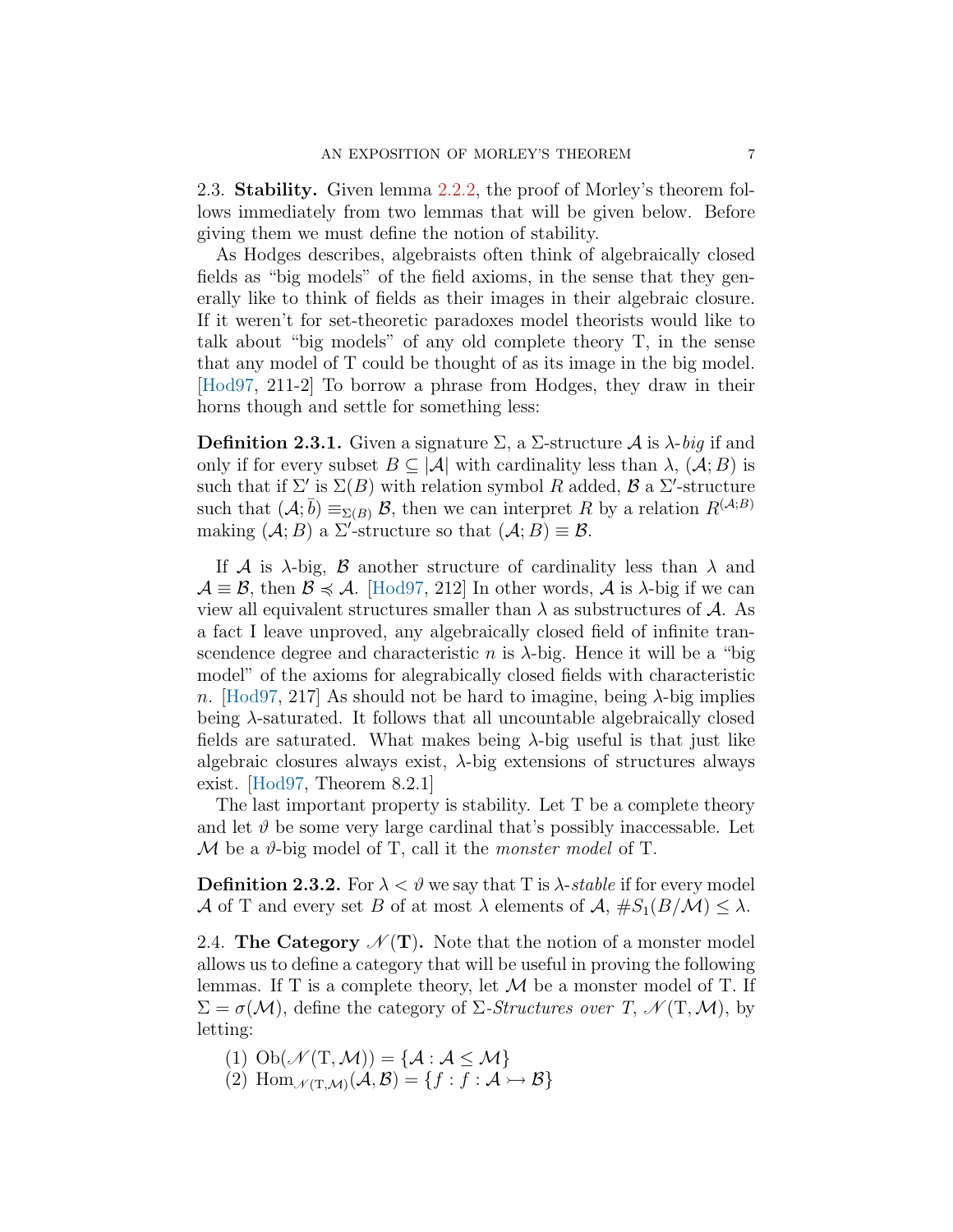That is, the objects of  $\mathcal{N}(T, \mathcal{M})$  are the substructures of  $\mathcal{M}$  while the arrows (morphisms) are the embeddings between the substructures. Note that some structures  $A \in Ob(\mathcal{N}(T, \mathcal{M}))$  might not be models of T, although since T is complete every one of its models (which is smaller than  $\mathcal{M}$ ) is an object of  $\mathcal{N}(T, \mathcal{M})$ .<sup>[11](#page-7-3)</sup> Since it normally doesn't matter what *M* is choosen we shall write  $\mathcal{N}(T)$  instead of  $\mathcal{N}(T,\mathcal{M})$ .

<span id="page-7-0"></span>2.5. **Two Lemmas.** Now the following lemmas connect together the notions of stability and saturation in a way that yields Morley's theorem.

**Lemma 2.5.1** ([\[Hod97](#page-14-2), Corollary 9.4.6])**.** *If T is a theory in a countable language*  $L_{\omega\omega}(\Sigma)$  *and is*  $\lambda$ -categorical for some  $\lambda > \omega$ , then T is *ω-stable.*

**Lemma 2.5.2** ([\[Mor65](#page-14-1), Theorem 5.5])**.** *If T is a theory in a countable language*  $L_{\omega}(\Sigma)$ *, is*  $\lambda$ *-categorical for some*  $\lambda > \omega$  *and is*  $\omega$ *-stable, then all uncountable models of T are saturated.*

Lemma [2.5.2](#page-5-2) was the crucial lemma proved by Morley in[[Mor65\]](#page-14-1), using a generalization of Krull dimension to arbitrary relations on structures now called Morley rank. Lemma [2.5.1](#page-4-2) is proved using elementry model-theoretic results of Skolem along with the work of Ehrenfeucht and Mostowski.

### 3. Structures from Linear Orderings

<span id="page-7-1"></span>In order to prove lemma [2.5.1](#page-4-2) we are going to assume we have some monster model *M* for the theory T mentioned in the antecedent. We can do this because assuming T has no finite models, T being *λ*categorical implies that T is complete too. Hence every model of T can be thought of as a substructure for *some* monster model. If the monster model we picked isn't big enough we silently pick a bigger monster model.

<span id="page-7-2"></span>3.1. **EM Structures.** The special sort of substructures we want are called Ehrenfeucht-Mostowski structures. They are structures generated from linearly ordered sets, i.e. sets with an ordering relation that is irreflexive, transitive and total, although the linear ordering on the set may have nothing to do with the structure itself. Given a signature Σ, a Σ-structure *A*, linear ordering *η* contained in *A* whose ordering

<span id="page-7-3"></span><sup>&</sup>lt;sup>11</sup>For example, let  $\Sigma$  be the signature of fields and T the axioms for algebraically closed fields of infinite transcendence degree with characteristic 0. Then *{*1*,* 0*}* is a sub- $\Sigma$ -structure of  $\mathbb C$  and so  $\{1,0\} \in Ob(\mathcal N(T,\mathbb C))$ , but  $\{1,0\}$  is not a model of T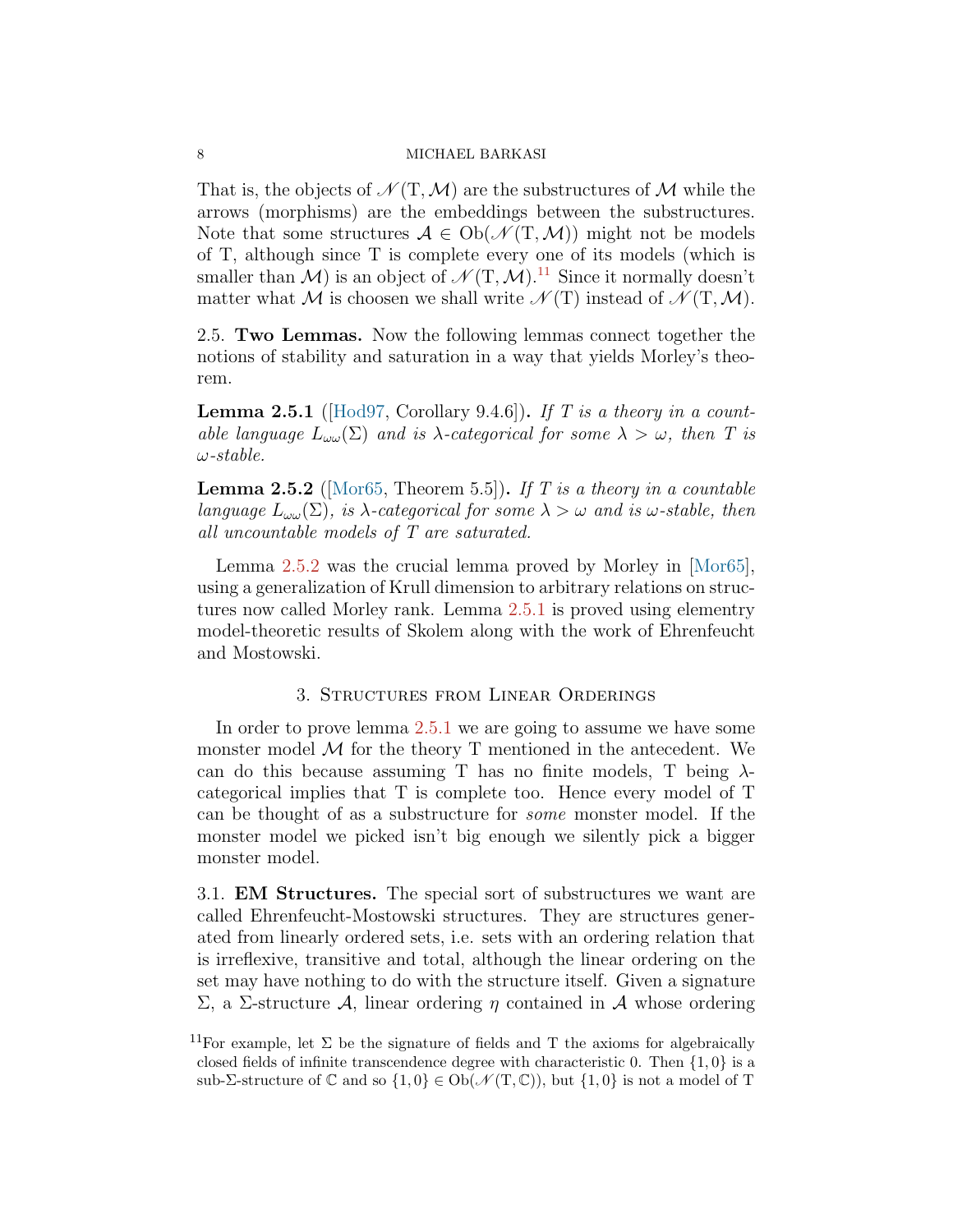relation need not have anything to do with  $\mathcal{A}, [\eta]^k$  the set of all finite sequences  $a_1, \ldots, a_k$  of  $a_i \in \eta$  such that  $a_1 <^{\eta} \ldots <^{\eta} a_n$ , then

<span id="page-8-1"></span>**Definition 3.1.1.** For all complete theories T, an *Ehrenfeucht-Mostowski functor in T*, an EM functor for short, is a functor

$$
\mathcal{F}:\mathbf{Ord}_\mathbf{L}\to\mathscr{N}(\mathrm{T})
$$

that is a functor from the category of linear orderings to the category of  $\Sigma$ -structures over T, such that

- (1) For each linear ordering  $\eta$ ,  $\mathcal{F}(\eta)$  is generated by  $\eta$ .
- (2) For each embedding  $f : \eta \to \xi$  of linear orderings,

$$
\mathcal{F}(f): \mathcal{F}(\eta) \rightarrowtail \mathcal{F}(\xi)
$$

is a structure embedding extending *f* in the natural way.

Note that since  $\eta$  generates  $\mathcal{F}(\eta)$ , every element of  $\mathcal{F}(\eta)$  is of the form  $t^{\mathcal{F}(\eta)}(\bar{a})$  for some  $\bar{a} \in [\eta]^k$ .

- **Definition 3.1.2.** (1) The *theory of*  $\eta$  *in*  $\mathcal{A}$ , Th $(\mathcal{A}, \eta)$ , is the set of all  $\varphi(x_1, \ldots, x_k) \in L_{\omega \omega}(\sigma(\mathcal{A}))$  such that  $\mathcal{A} \models \varphi(\bar{a}), \forall \bar{a} \in [\eta]^k$ .
	- (2) The *theory of the EM functor*  $\mathcal{F}: \textbf{Ord}_{\textbf{L}} \to \mathcal{N}(T)$ , Th $(\mathcal{F})$ , is the set of all  $\varphi(x_1, \ldots, x_k) \in L_{\omega}(\sigma(T))$  such that for every linear ordering  $\eta$  and every  $\bar{a} \in [\eta]^k$ ,  $\mathcal{F}(\eta) \models \varphi(\bar{a})$ .
- **Definition 3.1.3.** (1) A linear ordering  $\eta$  is  $\varphi$ -*indiscernible* in  $\mathcal A$ containing *η* for some  $\varphi(\bar{x}) \in L_{\omega \omega}(\Sigma)$  if for any two  $\bar{a}, \bar{b} \in [\eta]^k$ ,  $\mathcal{A} \models \varphi(\bar{a}) \text{ iff } \mathcal{A} \models \varphi(\bar{b}).$ 
	- (2) A linear ordering is *indiscernible* if it is *φ*-*indiscernible* for all *φ*.

<span id="page-8-0"></span>3.2. **Sliding.** The following results are important facts about EM models that will be used below. The first result is usually called *sliding*.

**Theorem 3.2.1** ( $[\text{Hod97}, \text{Theorem 9.1.1}]\right)$ ). If F is an EM functor in  $\Sigma$  *and*  $\eta$ ,  $\xi$  *are linear orderings and*  $\bar{a} \in [\eta]^k$ ,  $\bar{b} \in [\xi]^k$ , then for every *quantifier-free*  $\varphi(x_1, \ldots, x_k) \in L_{\omega}(\Sigma)$ ,  $\mathcal{F}(\eta) \models \varphi(\bar{a})$  *iff*  $\mathcal{F}(\xi) \models \varphi(\bar{b})$ *.* 

*Proof.* Find a linear ordering  $\zeta$  and embeddings  $f : \eta \to \zeta$ ,  $g : \xi \to \zeta$ such that  $f(\bar{a}) = g(\bar{b})$ . Consider

$$
\mathcal{F}(\eta) \stackrel{\mathcal{F}(f)}{\rightarrow} \mathcal{F}(\zeta) \stackrel{\mathcal{F}(g)}{\rightarrow} \mathcal{F}(\xi)
$$

It follows almost trivially from the definition of a structure embedding that structure embeddings preserve quantifier-free formula, i.e. given  $h: \mathcal{A} \rightarrowtail \mathcal{A}'$  and  $\varphi(\bar{x})$  quantifier-free,  $\mathcal{A} \models \varphi(\bar{a})$  iff  $\mathcal{A}' \models \varphi(h(\bar{a}))$ . The theorem follows quickly from the fact that  $\mathcal{F}(f)$ ,  $\mathcal{F}(g)$  are structure embeddings.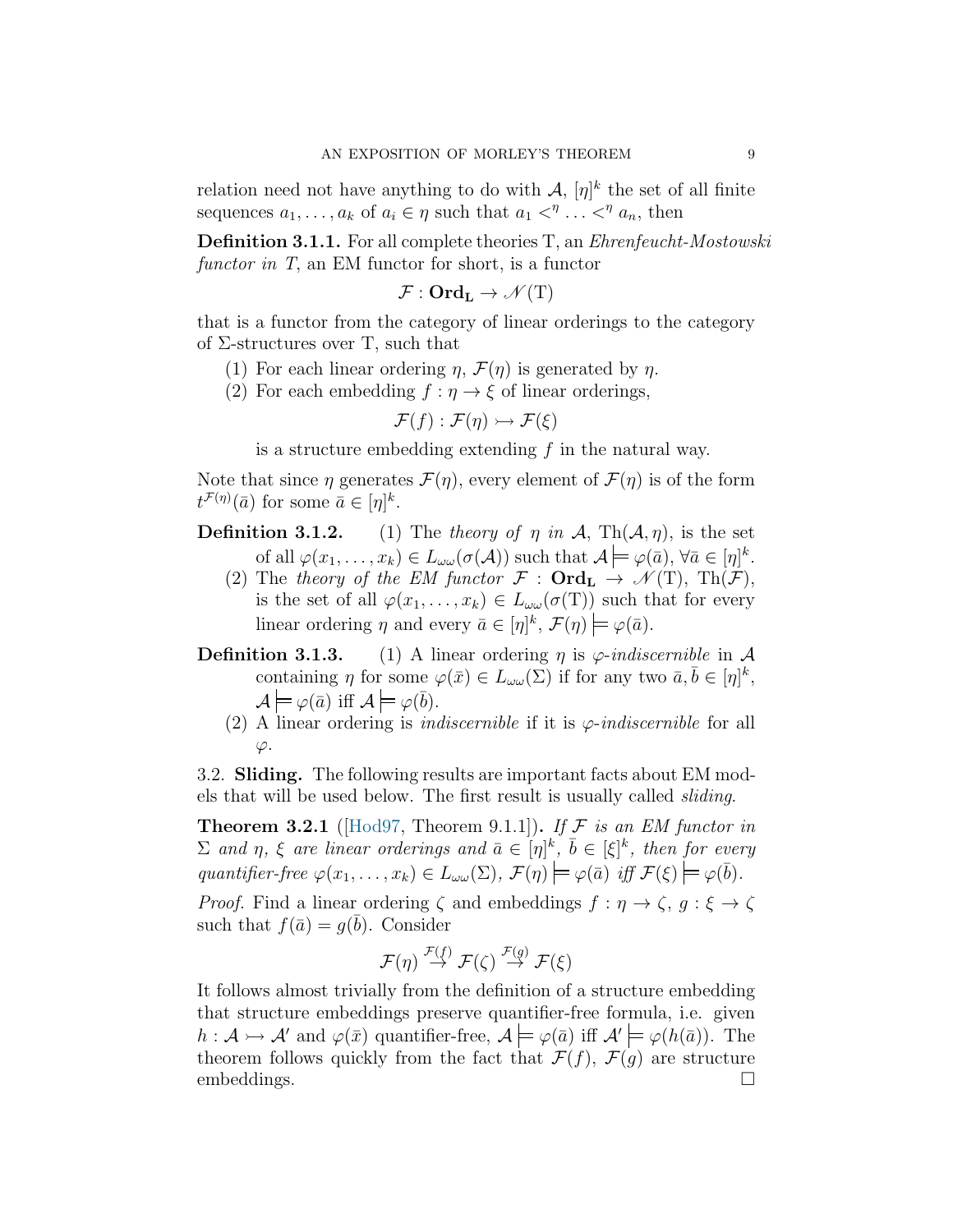<span id="page-9-3"></span>**Theorem 3.2.2** ([\[Hod97](#page-14-2), Lemma 9.1.3]). If  $\mathcal F$  *is an EM functor in*  $\Sigma$ , *η an infinite linear ordering, and*  $\mathcal{F}(\eta) \models \varphi$  *for a formula*  $\varphi$  *built up from quantifier-free formulas by means of* ∧ *,* ∨ *and universal quantification at most, then*  $\varphi \in Th(\mathcal{F})$ *.* 

*Proof.* Assume  $\varphi$  is  $\forall \bar{x}\psi(\bar{x})$  with  $\psi$  quantifier-free. Let  $\zeta$  be any linear ordering and  $\bar{a}$  a sequence of elements from  $\mathcal{F}(\zeta)$ . Since  $\zeta$  generates  $\mathcal{F}(\zeta)$ , there is some finite subordering  $\zeta_0$  of  $\zeta$  such that  $\bar{a}$  is in *F*( $\zeta_0$ ). Since  $\eta$  is infinite, there is an embedding  $f : \zeta_0 \to \eta$ . Since  $\mathcal{F}(\eta) \models \forall \bar{x} \psi(\bar{x}), \mathcal{F}(\eta) \models \psi(\mathcal{F}(f)(\bar{a})),$  so  $\mathcal{F}(\zeta_0) \models \varphi(\bar{a}),$  since  $\varphi(\bar{x})$  was quantifier-free. Hence  $\mathcal{F}(\zeta) \models \psi(\bar{a})$ . Since  $\zeta$  and  $\bar{a}$  were arbitrary,  $\psi(\bar{x}) \in \text{Th}(\mathcal{F})$ , so it trivially follows that  $\varphi \in \text{Th}(\mathcal{F})$ . Since all  $\varphi$ built in the way described can be put in this form, this completes the  $\Box$ 

<span id="page-9-0"></span>3.3. **A Sufficient Condition for EM Functors.** Here we describe a sufficient condition on complete theories T for the existance of an EM functor  $\mathcal{F}: \textbf{Ord}_{\textbf{L}} \to \mathcal{N}(T)$ .

**Theorem 3.3.1.** Let  $\mathcal{A}$  be a  $\Sigma$ -structure containing  $\omega$  as generators. *If Th*( $\Sigma$ ,  $\mathcal{A}$ ) *is a Skolem theory and*  $\omega$  *is*  $\varphi$ *-indiscernible in*  $\mathcal{A}$  *for all atomic formula*  $\varphi$  *of*  $L_{\omega\omega}(\Sigma)$ *, then there exists an EM functor* 

$$
\mathcal{F}: \mathbf{Ord}_{\mathbf{L}} \to \mathscr{N}(\mathit{Th}(\Sigma, \mathcal{A}))
$$

*such that*  $\mathcal{A} \cong \mathcal{F}(\omega)$ .<sup>[12](#page-9-2)</sup>

*Proof.* Note that the proof will be provided in a later draft. The machi-nary developed in sections [3.1](#page-7-2) and [3.2](#page-8-0) is used in the proof.  $\Box$ 

This result essentially says that any Skolem theory T with an infinite model has models that are generated by indiscernible sequences *η*, for all linear orders *η*.

<span id="page-9-1"></span>3.4. **Proof of Lemma [2.5.1.](#page-4-2)** Now we come to the proof of lemma [2.5.1](#page-4-2). We will need one more lemma.

**Theorem 3.4.1** ([[Hod97,](#page-14-2) Theorem 9.1.7.b], Thinning)**.** *Given a Skolem theory T* in  $L_{\omega}(\Sigma)$  and *A* an *EM* model of *T*, if *η* for  $A = \mathcal{F}(\eta)$  is not *only a linear ordering but also is well ordered, i.e. each subset has a*

<span id="page-9-2"></span> $12$ Note that this functor is unique up to a natural isomorphism on functors. If we did not require EM functors  $\mathcal F$  to send linear orders into  $\mathcal N(T)$  this would be what Hodges calls the *stretching* theorem [[Hod97,](#page-14-2) Theorem 9.1.4]. But since we do require it, this theorem also subsumes the Ehrenfeucht-Mostowski theorem [\[Hod97,](#page-14-2) Theorem 9.1.6].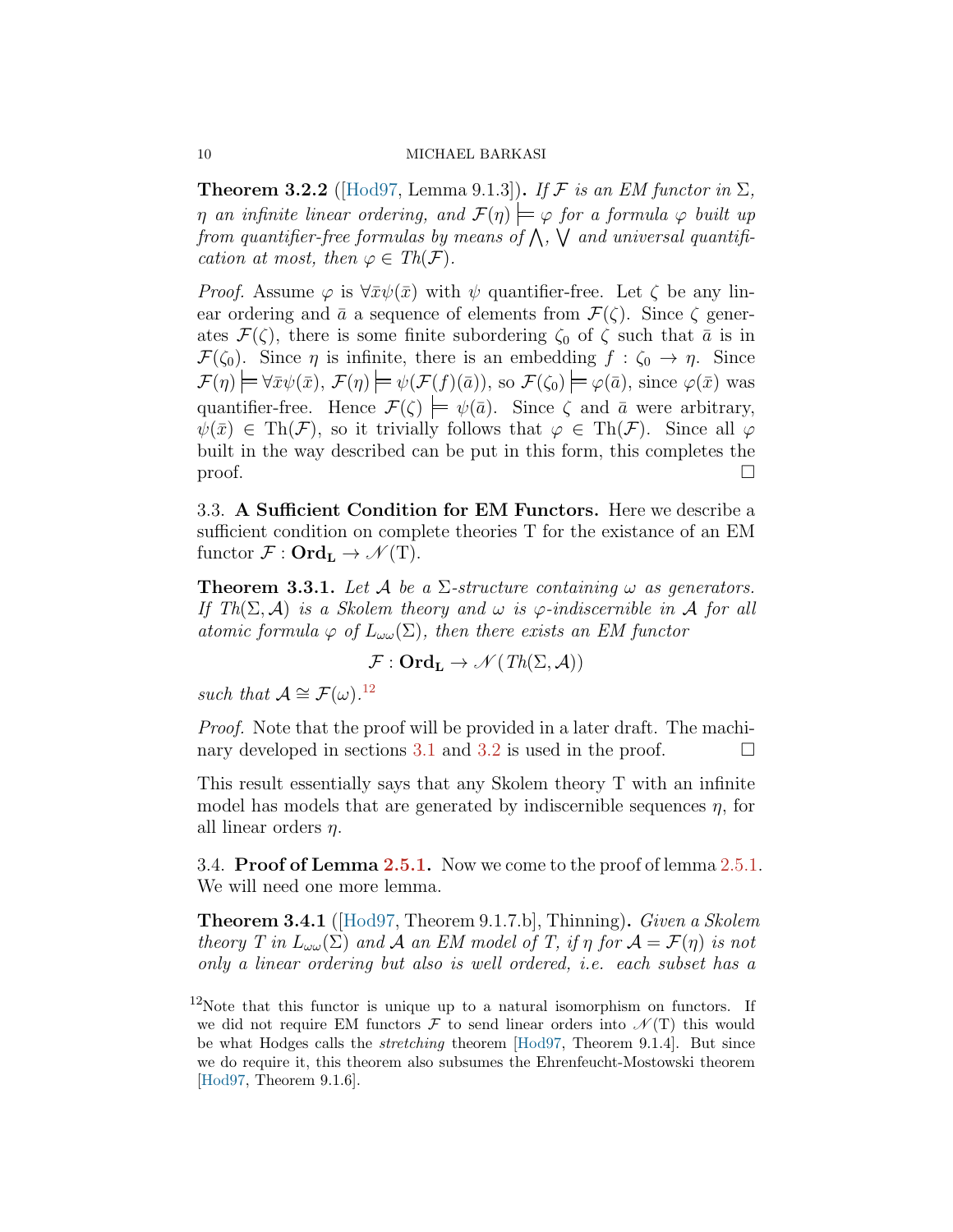*smallest element, and B is a subset of*  $\mathcal{F}(\eta)$ *, then the number of complete 1-types over B that are realized in A is at most*  $\#L_{\omega\omega}(\Sigma) + \#B$ .

*Proof.* The well ordering condition on  $\eta$  is equivalent to assuming that *η* is a ordinal, so assume *η* is a ordinal. Note that any element  $\beta \in B$ is of the form  $t_{\beta}^{\mathcal{F}(\eta)}(\bar{b}_{\beta})$  for some term  $t_{\beta}(\bar{x})$  of  $L_{\omega\omega}(\Sigma)$  and increasing sequence  $\bar{b}_{\beta}$  from  $\eta$ . Let *W* be the smallest subset of  $\eta$  such that all  $\overline{b}_{\beta}$ ,  $\beta \in B$  lie in W. So  $\#W \leq \#B + \omega$ . Now let  $t'(\overline{y})$  be any term of *L*<sub>ωω</sub>(Σ). Since *η* is an indiscernible sequence for  $\mathcal{F}(\eta)$ , which follows from theorem [3.2.1](#page-8-1) and lemma [3.2.2,](#page-9-3) for each increasing  $\bar{c}$  from  $\eta$  the type of the elements  $t'^{F(\eta)}(\bar{c})$  over *B* is completely determined by the positions of the elements of  $\bar{c}$  relative to the elements of *W* in *η*. Since *η* is well-ordered, there are at most  $#W + \omega$  ways that  $\bar{c}$  can lie relative to *W*. So the elements  $t^{\prime \mathcal{F}(\eta)}(\bar{c})$  with  $\bar{c}$  increasing in  $\eta$  account for at most  $\#W + \omega$  complete types over *B*. Since there are at most  $\#L_{\omega\omega}(\Sigma)$ terms  $t'(\bar{y})$ , yielding a total of  $\#W + \#L_{\omega\omega}(\Sigma) = \#B + \#L_{\omega\omega}(\Sigma)$  types of elements over *B*.  $\Box$ 

*Proof of lemma [2.5.1.](#page-4-2)* Let T be a theory in a countable language  $L_{\omega \omega}(\Sigma)$ and be  $\lambda$ -categorical for some  $\lambda > \omega$ . If T is not already a Skolem theory we Skolemize T to a theory  $T^+$  in a countable language  $L_{\omega\omega}(\Sigma^+)$ . By theorem [3.3.1](#page-8-1), there is an EM model  $\mathcal{F}(\lambda)$  of T<sup>+</sup>. Let *X* be any countable set of elements of  $\mathcal{F}(\lambda)$ . Since  $\lambda$  is well-ordered, the thinning theorem tells us that at most countably many complete 1-types over *X* are realized in  $\mathcal{F}(\lambda)$ . Hence the same is true in any Σ-structure  $\mathcal A$ such that  $\mathcal{F}(\lambda) \cong_{\Sigma} \mathcal{A}$ .

Now suppose that T is *not*  $\omega$ -stable. Let Y be a countable set of elements of the monster model M such that  $S_1(Y/M)$  is uncountable. By the downward Löwenheim-Skolem, there exists an  $A' \subseteq M$  with cardinality  $\lambda$  that contains Y and elements realizing uncountably many of the types in  $S_1(Y \mathcal{M})$ . But  $\lambda$ -categoricity implies that  $\mathcal{A}'$  is isomorphic to  $A$ , but only countably many complete 1-types are realized in  $A$ , so T is  $\omega$ -stable.

#### 4. Dimension Theory

<span id="page-10-0"></span>The goal of this section is to canvas the proof of lemma [2.5.2.](#page-5-2) The main tool needed for the proof is the dimension theory that Morley built around the Stone spaces of 1-types.

<span id="page-10-1"></span><sup>13</sup>Second half of the proof taken directly from [[Hod97](#page-14-2), 256].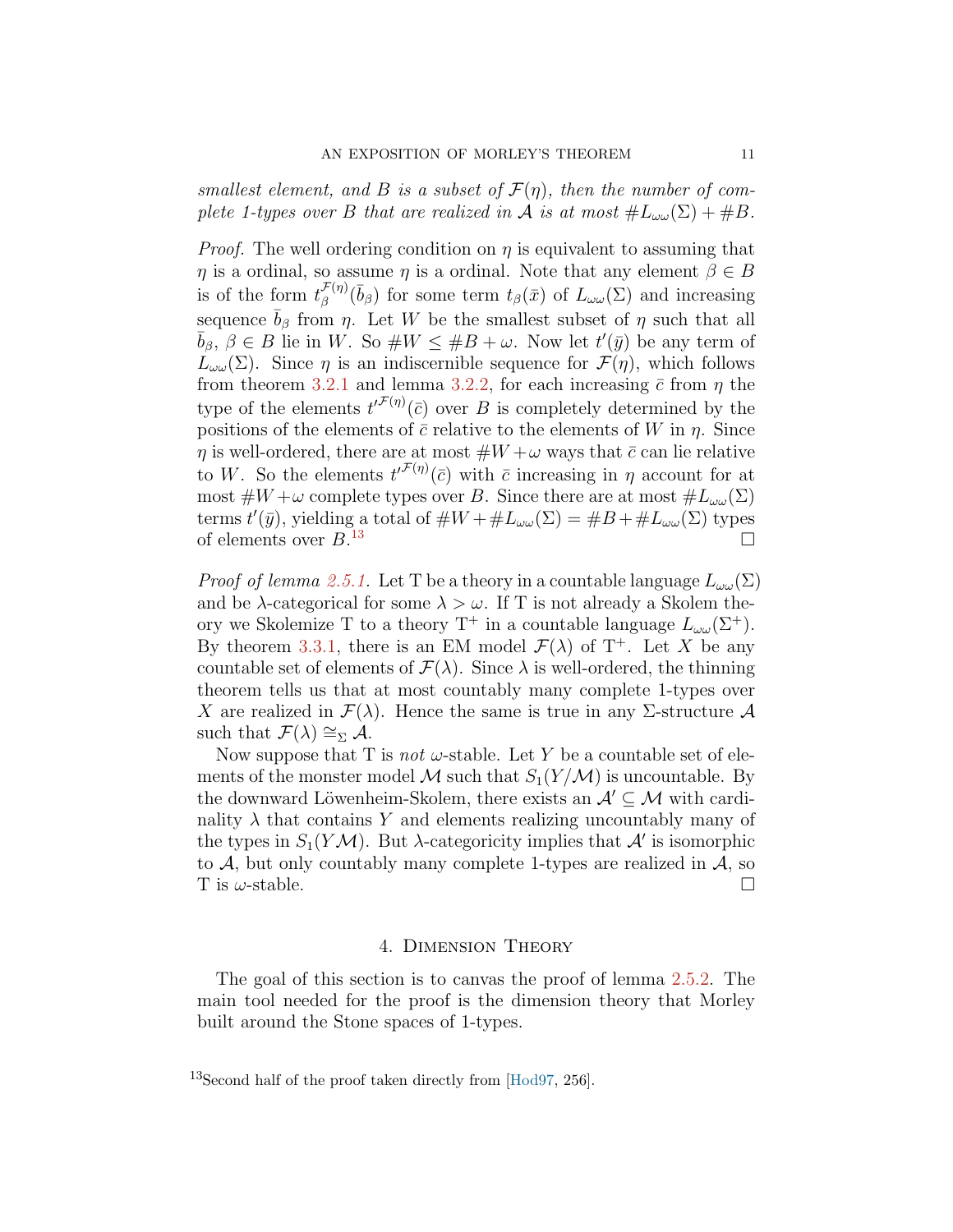<span id="page-11-0"></span>4.1. **Stone Spaces as Contravariant Functors.** Let T be a complete theory and let  $M$  be a monster model of T. Through out this section we will "work in" *M* without reference to it, or rather we will "work in"  $\mathcal{N}(T)$ . Hence all Stone spaces of complete 1-types w.r.t. *X*, written  $S_1(X)$ , are Stone spaces of complete 1-types of *M* w.r.t *X*, i.e.  $S_1(X) := S_1(X/M)$ , and X is assumed to be the domain of some substructure of M, i.e.  $X = |\mathcal{A}|$  where  $\mathcal{A} \leq \mathcal{M}$ . Thus we want to view the Stone space construction as a contravariant functor from the category of  $\Sigma$ -structures over T to the category of topological spaces.

Given an embedding  $f : \mathcal{A} \rightarrow \mathcal{B}$  (again assuming that  $\mathcal{A}, \mathcal{B} \leq \mathcal{M}$ ), let  $\tilde{f}: F_1(\Sigma(|\mathcal{A}|)) \to F_1(\Sigma(|\mathcal{B}|))$  be defined by letting  $\tilde{f}(\psi)$  be the formula obtained by substituting, for each  $a \in \mathcal{A}$ , the term naming  $f(a)$  for each occurance of the term naming *a* in  $\psi$ . Then,

<span id="page-11-3"></span>**Definition 4.1.1.** Let the contravariant functor  $S_1 : \mathcal{N}(T) \to \textbf{Top}$ be defined so that for  $A \in Ob(\mathcal{N}(T))$  and  $f \in Hom_{\mathcal{N}(T)}(\mathcal{A}, \mathcal{B})$ ,

$$
\mathcal{A} \longmapsto S_1(|\mathcal{A}|)
$$

$$
f: \mathcal{A} \rightarrowtail \mathcal{B} \longmapsto S_1(f): S_1(|\mathcal{B}|) \rightarrow S_1(|\mathcal{A}|)
$$

where  $S_1(f)$  is defined so that  $p \mapsto \tilde{f}^{-1}(p)$ . We will aberviate  $S_1(f)$ with  $f^*$ .

Note that  $f^*$  is continuous,  $f^{*-1}(U_{\varphi}) = U_{\tilde{f}(\varphi)}$  and  $f^*$  surjective. If *|A|* ⊆ |*B*| and *i* : |*A*|  $\hookrightarrow$  |*B*| is the inclusion map and  $p \in S_1(|B|)$ , then  $i^*(p) = p \cap S_1(|A|)$ . The image of  $\mathcal{N}(T)$  in **Top** under  $S_1$  is a category and is the dual to  $\mathcal{N}(T)$ . Following Morley we denote it by  $\mathcal{C}(T)$ .

<span id="page-11-1"></span>4.2. **Rank.** Now we come to the crucial definition. Given a stone topology  $S_1(X)$  (where again  $X = |\mathcal{A}|$  for some  $\mathcal{A} \leq \mathcal{M}$ ), we define subtopologies  $S_1^{\kappa}(X)$  and  $Tr^{\kappa}(X)$  as follows.

**Definition 4.2.1.** For each ordinal  $\kappa$ ,

(1) 
$$
S_1^{\kappa}(X) = S_1(X) - \bigcup_{\lambda < \kappa} \text{Tr}^{\lambda}(X).
$$

- (2)  $p \in \text{Tr}^{\kappa}(X)$  if and only if
	- (a)  $p \in S_1^{\kappa}(X)$ , and
	- (b) for all  $\mathcal{B} \in \mathrm{Ob}(\mathcal{N}(T))$  and all  $f^* \in \mathrm{Hom}_{\mathcal{C}(T)}(S_1(|\mathcal{B}|), S_1(X)),$  $f^{*-1}(p) \cap S_1^{\kappa}(|B|)$  is a set of isolated points in  $S_1^{\kappa}(|B|)$ .<sup>[14](#page-11-2)</sup>

<span id="page-11-2"></span> $1^4$ A point  $p \in S_1^{\kappa}(|\mathcal{B}|)$  is *isolated* if  $p \in U_{\varphi} \subseteq Z$  for some  $Z \subseteq S_1^{\kappa}(|\mathcal{B}|)$  and  $\varphi \in Z$ *F*<sub>1</sub>( $\Sigma$ ( $|\mathcal{B}|$ )) such that no other points *p*<sup>'</sup> of  $S_1^{\kappa}$ ( $|\mathcal{B}|$ ) are in *Z*. Consider the case when  $\kappa = 0$ , then  $S_1^{\kappa}(\mathcal{A}) = S_1(\mathcal{A})$ . From a logical point of view, an isolated point of  $S_1(|A|)$ , i.e. of  $S_1^0(|A|)$ , is a set *p* of formulas from  $L_{\omega\omega}(\Sigma(A))$  with one free variable that is maximally consistent with Th( $\Sigma$ ,  $\mathcal{A}$ ) and such that each  $\varphi \in p$  is inconsistent with any other such formula not in *p*.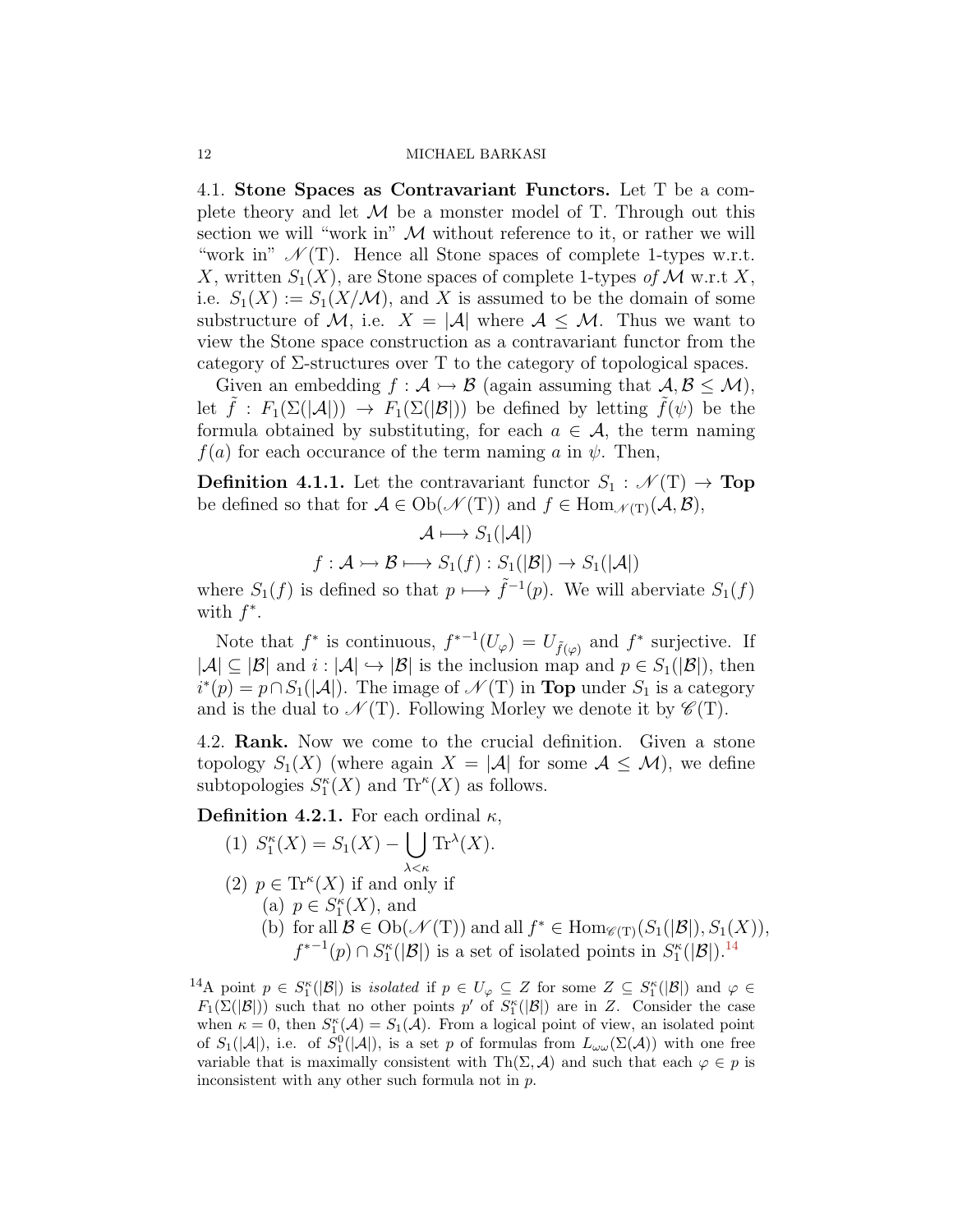<span id="page-12-1"></span>**Definition 4.2.2.**  $p \in S_1(X)$  is algebraic if  $p \in \text{Tr}^0(X)$ ; *p* is *transcendental in rank*  $\kappa$  if  $p \in \text{Tr}^{\kappa}(X)$ .

The contemporary notion of Morley rank, which assigns a rank  $RM(\varphi)$ to each formula  $\varphi \in F_n(\Sigma)$ , was first introduced and interpreted in terms of Morley's work by Lachlan in [\[Lac71](#page-14-4)]. For each  $\varphi \in F_n(\Sigma)$ ,  $RM(\varphi)$ is either *−*1, an ordinal or  $\infty$ . One can see a text like [[Hod97](#page-14-2), 265] for a definition of  $RM(\varphi)$  not in terms of  $Tr^{\kappa}(\mathcal{A})$ . In the case when  $\varphi \in F_1(\Sigma(|\mathcal{A}|))$ , the relationship between  $\text{Tr}^{\kappa}(|\mathcal{A}|)$  and  $RM(\varphi)$ is as follows,[[Bal73,](#page-13-2) 40]

$$
RM(\varphi) = \begin{cases} -1 & \text{if } \varphi(\mathcal{A}) = \varnothing \\ \sup\{\kappa : \exists p \in U_{\varphi}, p \in \text{Tr}^{\kappa}(|\mathcal{A}|)\} & \text{otherwise} \end{cases}
$$

Generalizing the definition of  $S_1^{\kappa}(|A|)$  to a subspace  $S_n^{\kappa}(|A|)$ ,  $RM(\varphi)$ can be defined in a similar way for all  $\varphi \in L_{\omega}(\Sigma(|\mathcal{A}|)).$ 

It can be proven that if  $\varphi(\mathcal{M}^n) = \psi(\mathcal{M}^n)$ , then  $RM(\varphi) = RM(\psi)$ . Hence Morley rank can be assigned to all definable sets  $X \subseteq \mathcal{M}^n$  so that  $RM(X) = RM(\varphi)$  for  $X = \varphi(\mathcal{M}^n)$ . [\[Hod97](#page-14-2), Lemma 9.3.2]

For an example, assume that *M* is some algebraically closed field of char  $= 0$  (and hence a monster model for the field axioms, which is, of course, a theory we'll denote by  $T_f$ .) If  $X \subseteq \mathcal{M}^n$  is an irreducible algebraic set, i.e. an algebraic variety, then  $RM(X)$  is the Krull dimension of *X*.[[Hod97](#page-14-2), 264] This fact isn't surprising considering the definition of  $RM(\varphi)$  in terms of  $Tr^{\kappa}(\mathcal{A})$  and the fact that complete types are, roughly, dual prime ideals of  $B_n(\Sigma(|\mathcal{A}|))$ . If  $\mathcal{M} = \mathbb{C}$  and  $\varphi \in L_{\omega \omega}(\sigma(\mathrm{T}_f)(\mathbb{C}))$  defines a variety *V*, then  $RM(\varphi)$  is the dimension of *V* as a complex manifold.

<span id="page-12-0"></span>4.3. **Totally Transcendental Theories.** Morley proved the following lemma which we leave unproved. From it we define the important notion of a totally transcendental theory. For all complete theories T:

**Lemma 4.3.1** ([\[Mor65](#page-14-1), Lemma 2.6]). (1) *There is an ordinal*  $\alpha_T$  <  $(2^{\aleph_0})^+$  *which is the least ordinal such that for all*  $\mathcal{A} \in \mathcal{N}(T)$  $\alpha$ *nd*  $all \ \kappa > \alpha_T$ ,  $S_1^{\alpha_T}(\mathcal{A}) = S_1^{\kappa}(\mathcal{A})$ .

(2) *Further, if*  $S_1^{\alpha_T}(\mathcal{A}) = \emptyset$  *for some*  $\mathcal{A} \in \mathcal{N}(T)$ *, then*  $\alpha_T$  *is not a limit ordinal and for every*  $\mathcal{B} \in \mathcal{N}(T)$ ,  $S_1^{\alpha_T}(\mathcal{B}) = \emptyset$  and  $S_1^{\kappa}(\mathcal{B}) = \varnothing$  *for any*  $\kappa > \alpha_T$ *.* 

**Definition 4.3.2.** A theory T is *totally transcendental* if  $S_1^{\alpha T}(\mathcal{A}) = \emptyset$ for some (and hence every)  $A \in \mathcal{N}(T)$ . Equivalently, T is totally transcendental if  $RM(x = x) < \infty$ , for RM defined w.r.t. the monster model *M* of T.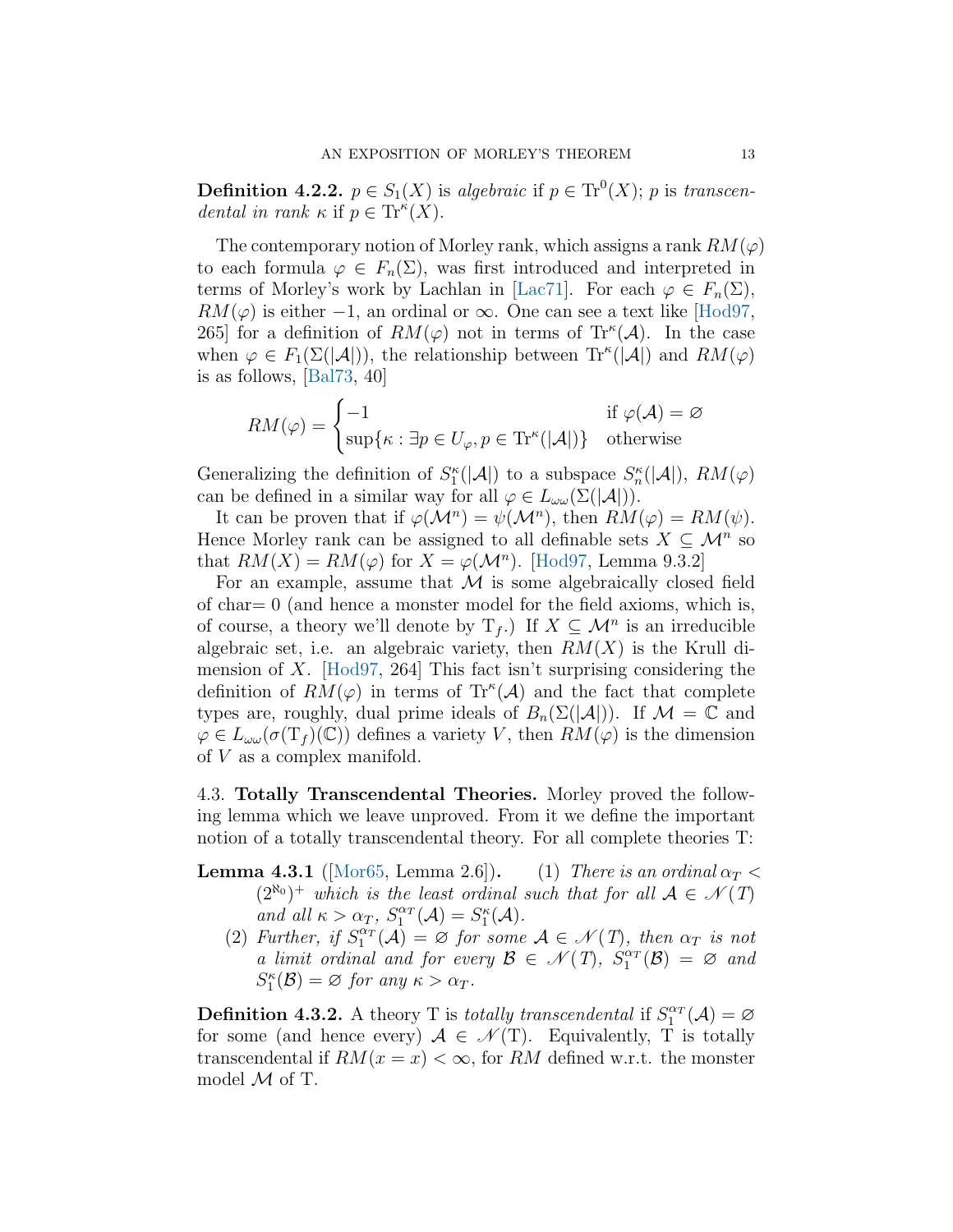By def  $4.3.2$  and lemma  $4.3.1$ , if T is totally trascendental we have that  $S_1^{\kappa}(\mathcal{A}) = \emptyset$  for all  $\kappa \geq \alpha_T$ , and by def [4.2.1](#page-11-3) we have  $S_1^{\alpha_T}(\mathcal{A}) =$  $S_1(\mathcal{A}) - \bigcup_{\lambda \leq \alpha_T} \text{Tr}^{\lambda}(\mathcal{A}),$  so  $S_1(\mathcal{A}) = \bigcup_{\lambda \leq \alpha_T} \text{Tr}^{\lambda}(\mathcal{A}).$  In other words, every type of a totally transcendental theory is transcendental in some rank *λ*.

<span id="page-13-0"></span>4.4. **Proof of Lemma [2.5.2](#page-5-2).** Given this definition, we can state three lemmas from which lemma [2.5.2](#page-5-2) quickly follows.

**Lemma 4.4.1** ([\[Mor65](#page-14-1), Theorem 2.8])**.** *T is totally transcendental if and only if it is ω-stable.*

**Lemma 4.4.2** ([\[Mor65](#page-14-1), Theorem 5.2])**.** *If T is totally transcendental and*  $\lambda > \omega$ , then there is a model A of T such that  $\#\mathcal{A} = \lambda$  which is *saturated over its countable substructures.*

<span id="page-13-3"></span>**Lemma 4.4.3** ([\[Mor65](#page-14-1), Theorem 5.4])**.** *If T is totally transcendental and has an uncountable model which is not saturated, then for each*  $\lambda > \omega$ , *T* has a model of size  $\lambda$  that is not saturated over any of its *countable substructures.*

Proofs for these three lemmas will be provided in a later draft. For now, we can give the two most exciting proofs:

*Proof of lemma [2.5.2.](#page-5-2)* Let T be a theory in a countable language  $L_{\omega\omega}(\Sigma)$ , be *λ*-categorical for some  $\lambda > \omega$  and be  $\omega$ -stable. Assume that not all uncountable models of T are saturated, say there is an uncountable non-saturated model  $\mathcal A$  of size  $\kappa$ . T is totally transcendental by lemma [4.4.1](#page-11-3). By lemma [4.4.3,](#page-13-3) for all  $\delta > \omega$  T has a model of size  $\delta$ that is not saturated over any of its countable substructures. In particular T has a model of size  $\lambda$  which is not saturdated over any of its countable substructures. But this is impossible, since by lemma [4.4.2](#page-12-1), there is a model  $\beta$  of T of size  $\lambda$  which is saturated over its countable substructures and T is  $\lambda$ -categorical, i.e.  $\mathcal{A} \cong \mathcal{B}$ . Therefore T cannot have a countable, non-saturated model.  $\Box$ 

*Proof of Morley's Theorem.* It now follows from lemmas [2.5.1](#page-4-2), [2.5.2](#page-5-2), and [2.2.2](#page-5-2) that if  $T \subseteq L_{\omega \omega}(\Sigma)$ ,  $\Sigma$  countable, is  $\lambda$ -categorical for some  $\lambda > \omega$ , then T is  $\lambda$ -categorical for all  $\lambda > \omega$ .

#### **REFERENCES**

- <span id="page-13-2"></span><span id="page-13-1"></span>[Bal73] John T. Baldwin, *α<sup>T</sup> is finite for ℵ*1*-categorical T*, Trans. Amer. Math. Soc. **181** (1973), 37–51. MR0319747 (47 #8289)
- [Har00] Bradd Hart, *Stability theory and its variants*, Model theory, algebra, and geometry, Math. Sci. Res. Inst. Publ., vol. 39, Cambridge Univ. Press, Cambridge, 2000, pp. 131–149. MR1773705 (2001h:03058)